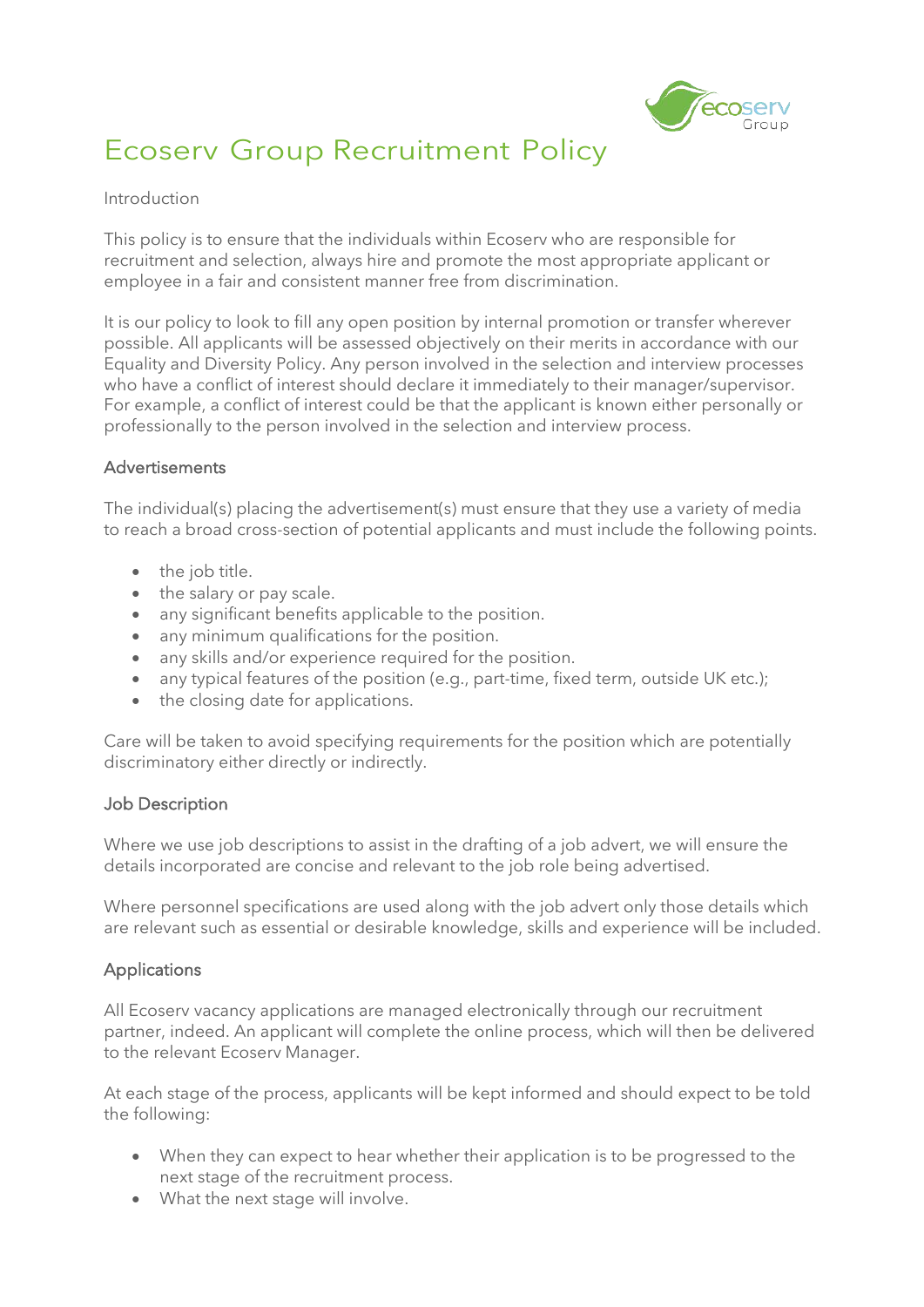Dependant on the role advertised, candidates may be asked to come to Ecoserv for a short trial period (paid) of up to a week before the company makes an offer

Decisions taken to either reject or accept an application will be checked and approved by the Ecoserv Manager before they are communicated to the applicant.

Written offers of employment/engagement will be made subject to two satisfactory references.

# Selection Tests

Where tests may be used in the recruitment process, they will be checked by the

Ecoserv Manager to ensure:

- They are free from any discriminatory element:
- The test is directly relevant for the position being interviewed for.

Prior to the Interview

- Prior to the interview, the criteria for the position should be identified
- Criteria that isn't relevant should be avoided

Interview

- The interview will be conducted by two members of staff wherever possible and thorough notes taken. These notes may be written and/or recorded. Recorded notes must receive the permission of the applicant.
- All questions asked will be directly relevant to one or more of the selection criteria that have been identified for the position.
- No assumptions will be made nor will questions about the applicant's personal circumstances be made.

Once the interview has taken place and the decision has been made, we will contact the successful individual and arrange the start date for the position. Any offer of employment is subject to the applicant having the Right To Work in the United Kingdom and where relevant, an Enhanced DBS check.

If at any point during the recruitment process, any issues arise then the applicant should report their concerns to the Manager who will review then review those concerns.

### Internal Recruitment

It is important that we recruit well experienced people that will deliver a high standard of service to our business and our clients. We apply the process for the recruitment, development, and promotion of our staff seriously and we do this by following a fair and non-discriminatory practice.

Any opportunities for promotion will be advised and open to all members of Ecoserv staff and if they feel they have the skills and experience to bring to the role, then we welcome their application and any questions that they may have.